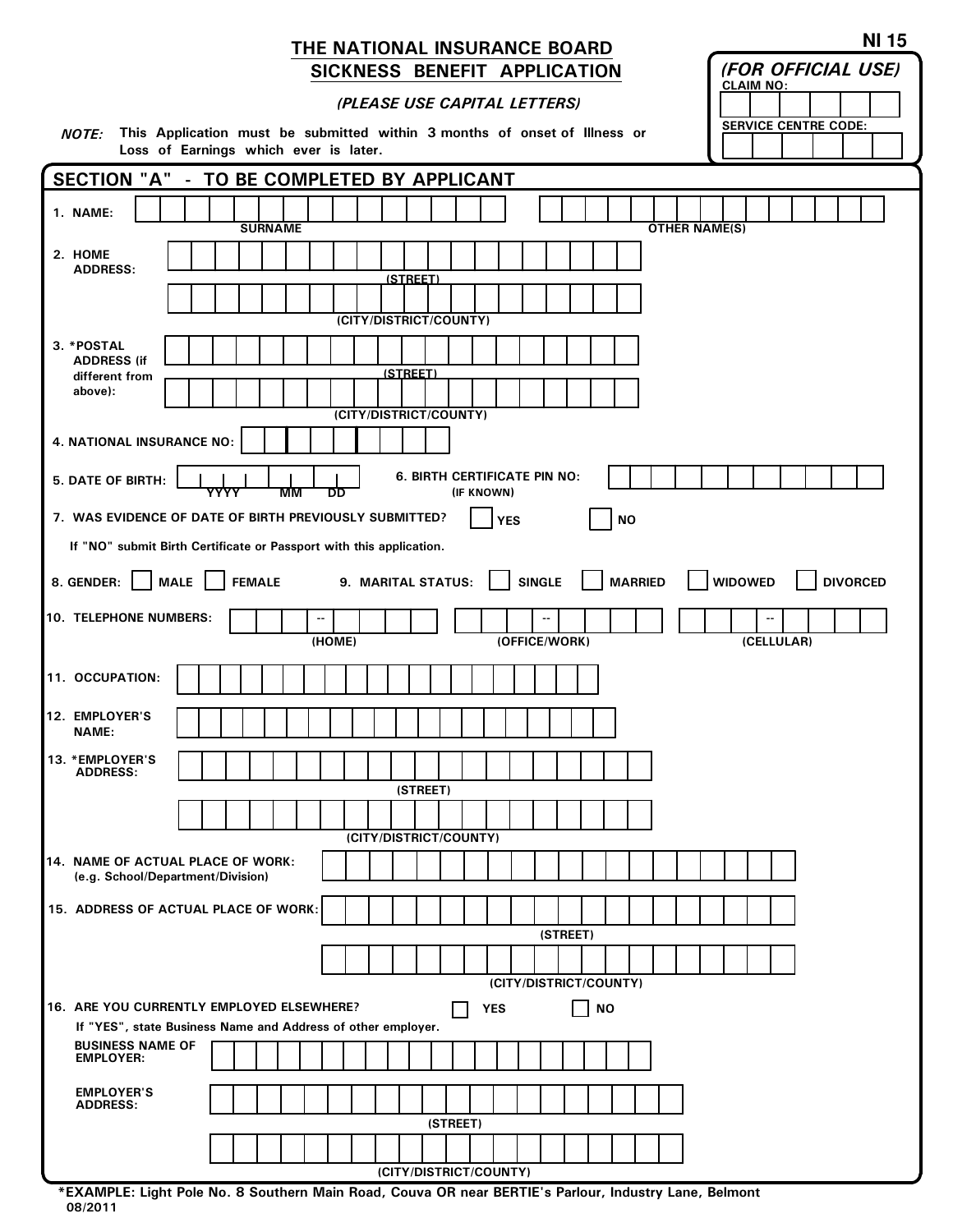| 2/NI 15                                                                                                                                                                                                                                                                                                                                                                                                                                          |  |  |  |  |  |  |  |  |
|--------------------------------------------------------------------------------------------------------------------------------------------------------------------------------------------------------------------------------------------------------------------------------------------------------------------------------------------------------------------------------------------------------------------------------------------------|--|--|--|--|--|--|--|--|
| SECTION "A" - TO BE COMPLETED BY APPLICANT (CONT'D)                                                                                                                                                                                                                                                                                                                                                                                              |  |  |  |  |  |  |  |  |
| <b>YES</b><br>ΝO<br>17. IS SICKNESS AS A RESULT OF INJURY ON THE JOB?                                                                                                                                                                                                                                                                                                                                                                            |  |  |  |  |  |  |  |  |
| <b>18. LAST DATE WORKED:</b><br>M M<br>Y Y Y Y<br>D <sub>D</sub>                                                                                                                                                                                                                                                                                                                                                                                 |  |  |  |  |  |  |  |  |
| <b>19. DATE LOSS OF EARNINGS STARTED:</b><br>M M<br>Y Y Y Y<br>D D                                                                                                                                                                                                                                                                                                                                                                               |  |  |  |  |  |  |  |  |
| 20. PLEASE INDICATE THE METHOD OF PAYMENT OF BENEFIT:                                                                                                                                                                                                                                                                                                                                                                                            |  |  |  |  |  |  |  |  |
| <b>DEPOSIT TO:</b><br><b>MAIL TO:</b><br><b>POSTAL ADDRESS</b><br><b>FINANCIAL INSTITUTION</b>                                                                                                                                                                                                                                                                                                                                                   |  |  |  |  |  |  |  |  |
| <b>FINANCIAL INFORMATION</b>                                                                                                                                                                                                                                                                                                                                                                                                                     |  |  |  |  |  |  |  |  |
| (If method of payment is "FINANCIAL INSTITUTION", complete below).                                                                                                                                                                                                                                                                                                                                                                               |  |  |  |  |  |  |  |  |
| The NIBTT considers the foregoing information as instructions from you regarding the deposit of your benefit payment to the<br>financial institution of your choice.                                                                                                                                                                                                                                                                             |  |  |  |  |  |  |  |  |
| The NIBTT is not liable for any payment issued to an inaccurate financial institution or account based on these instructions.                                                                                                                                                                                                                                                                                                                    |  |  |  |  |  |  |  |  |
| <b>NAME OF FINANCIAL</b><br><b>INSTITUTION:</b>                                                                                                                                                                                                                                                                                                                                                                                                  |  |  |  |  |  |  |  |  |
| <b>ADDRESS:</b>                                                                                                                                                                                                                                                                                                                                                                                                                                  |  |  |  |  |  |  |  |  |
| (STREET)                                                                                                                                                                                                                                                                                                                                                                                                                                         |  |  |  |  |  |  |  |  |
| (CITY/DISTRICT/COUNTY)                                                                                                                                                                                                                                                                                                                                                                                                                           |  |  |  |  |  |  |  |  |
| <b>ACCOUNT NUMBER:</b>                                                                                                                                                                                                                                                                                                                                                                                                                           |  |  |  |  |  |  |  |  |
| Sickness Benefit will be paid for a period of 52 WEEKS, if there is a loss of earnings. At the end of this                                                                                                                                                                                                                                                                                                                                       |  |  |  |  |  |  |  |  |
| period, if the recipient is still ill, he may be eligible for Invalidity Benefit.                                                                                                                                                                                                                                                                                                                                                                |  |  |  |  |  |  |  |  |
| <b>DECLARATION</b>                                                                                                                                                                                                                                                                                                                                                                                                                               |  |  |  |  |  |  |  |  |
| I declare that to the best of my knowledge and belief the information given by me is true and correct and I am aware that if there<br>is any statement in this declaration which is false in fact or which I know or believe to be false or do not believe to be true, I am<br>liable on summary conviction to a fine of three thousand dollars (\$3,000.00) and to imprisonment for two years in accordance<br>with Sect 33, NI Act Chap 32:01. |  |  |  |  |  |  |  |  |
| I declare that I am losing earnings and have not worked for the period claimed as a result of my illness.                                                                                                                                                                                                                                                                                                                                        |  |  |  |  |  |  |  |  |
| I hereby give consent for the Medical Certificate at Section "B" to be sent to the National Insurance Board of Trinidad and Tobago.                                                                                                                                                                                                                                                                                                              |  |  |  |  |  |  |  |  |
| I hereby give permission for NIBTT to update information from this form.                                                                                                                                                                                                                                                                                                                                                                         |  |  |  |  |  |  |  |  |
|                                                                                                                                                                                                                                                                                                                                                                                                                                                  |  |  |  |  |  |  |  |  |
| DATE:<br><b>SIGNATURE OR MARK OF CLAIMANT</b><br><b>YYYY</b><br>MМ<br>DD                                                                                                                                                                                                                                                                                                                                                                         |  |  |  |  |  |  |  |  |
| <b>PARTICULARS OF WITNESS TO MARK (Where Claimant Cannot Sign)</b>                                                                                                                                                                                                                                                                                                                                                                               |  |  |  |  |  |  |  |  |
| NAME:<br><b>SURNAME</b><br><b>OTHER NAME(S)</b>                                                                                                                                                                                                                                                                                                                                                                                                  |  |  |  |  |  |  |  |  |
| <b>ADDRESS:</b><br>PASSPORT                                                                                                                                                                                                                                                                                                                                                                                                                      |  |  |  |  |  |  |  |  |
| (STREET)<br><b>DRIVER'S PERMIT</b><br><b>VALID IDENTIFICATION:</b>                                                                                                                                                                                                                                                                                                                                                                               |  |  |  |  |  |  |  |  |
| (Tick appropriate box)<br>ELECTORAL I.D.<br>(CITY/DISTRICT/COUNTY)                                                                                                                                                                                                                                                                                                                                                                               |  |  |  |  |  |  |  |  |
| <b>OCCUPATION:</b><br><b>NUMBER:</b>                                                                                                                                                                                                                                                                                                                                                                                                             |  |  |  |  |  |  |  |  |
|                                                                                                                                                                                                                                                                                                                                                                                                                                                  |  |  |  |  |  |  |  |  |
| DATE:<br><b>SIGNATURE OF WITNESS TO MARK</b><br>YYYY<br>MМ<br>DD                                                                                                                                                                                                                                                                                                                                                                                 |  |  |  |  |  |  |  |  |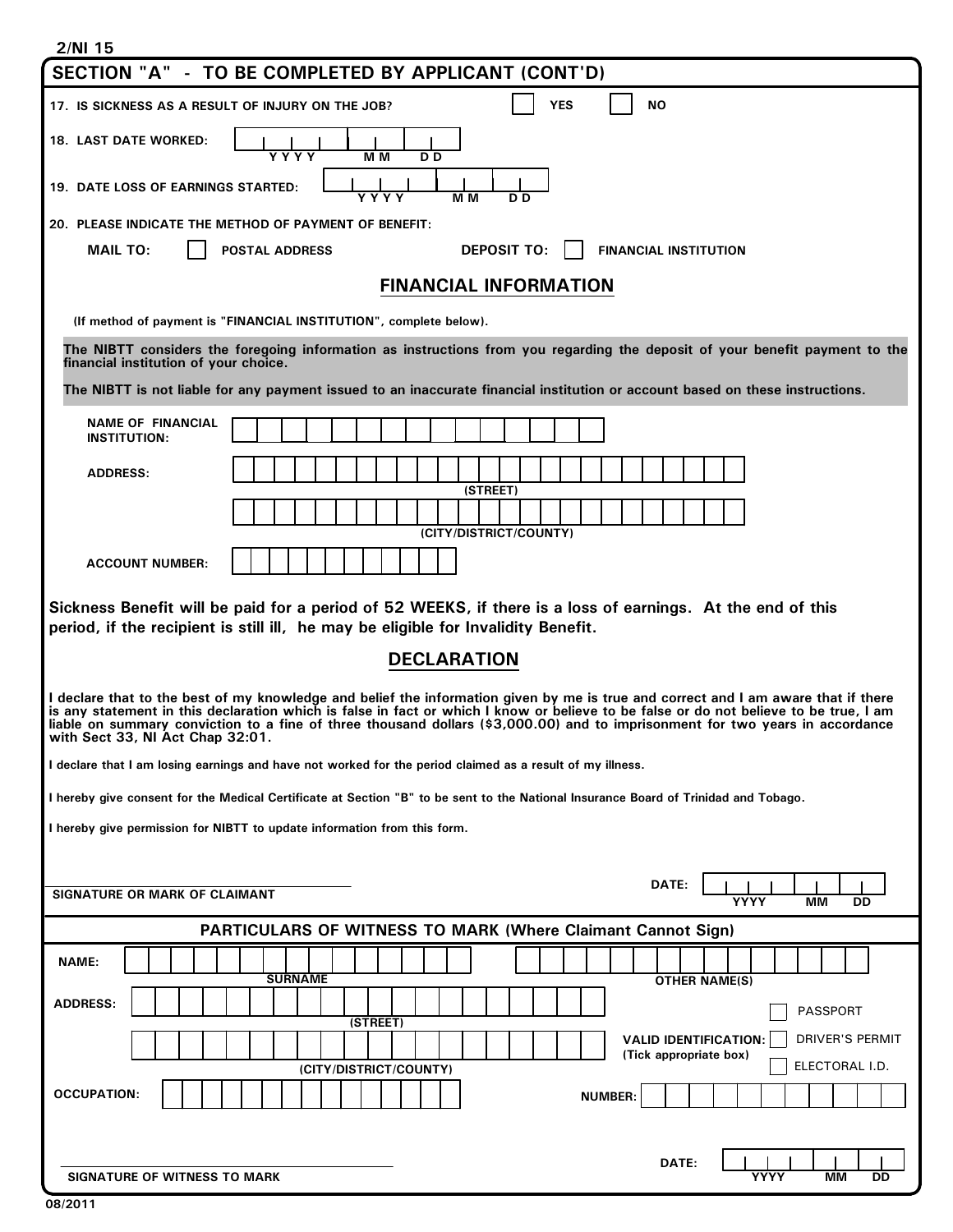## 3/NI 15

| SECTION "B" - TO BE COMPLETED BY MEDICAL PRACTITIONER                                                                                                                                                                                                                                                                                                                                                                                            |  |                |  |                                                                        |                        |          |  |      |                                       |  |  |                          |                      |                      |      |             |                           |           |  |
|--------------------------------------------------------------------------------------------------------------------------------------------------------------------------------------------------------------------------------------------------------------------------------------------------------------------------------------------------------------------------------------------------------------------------------------------------|--|----------------|--|------------------------------------------------------------------------|------------------------|----------|--|------|---------------------------------------|--|--|--------------------------|----------------------|----------------------|------|-------------|---------------------------|-----------|--|
| I hereby certify that Mr/Mrs/Ms                                                                                                                                                                                                                                                                                                                                                                                                                  |  |                |  |                                                                        | <b>SURNAME</b>         |          |  |      |                                       |  |  |                          | <b>OTHER NAME(S)</b> |                      |      |             |                           |           |  |
| was examined by me on<br>and in my opinion was at the time suffering from _<br>M M<br>D <sub>D</sub><br>Y Y Y Y                                                                                                                                                                                                                                                                                                                                  |  |                |  |                                                                        |                        |          |  |      |                                       |  |  |                          |                      |                      |      |             |                           |           |  |
|                                                                                                                                                                                                                                                                                                                                                                                                                                                  |  |                |  |                                                                        |                        |          |  |      |                                       |  |  |                          |                      |                      |      |             |                           |           |  |
|                                                                                                                                                                                                                                                                                                                                                                                                                                                  |  |                |  |                                                                        |                        |          |  |      |                                       |  |  |                          |                      |                      |      |             |                           |           |  |
|                                                                                                                                                                                                                                                                                                                                                                                                                                                  |  |                |  |                                                                        |                        |          |  |      |                                       |  |  |                          |                      |                      |      |             |                           |           |  |
| This patient will remain incapable of work for a period of $\blacksquare$                                                                                                                                                                                                                                                                                                                                                                        |  |                |  |                                                                        |                        |          |  |      | (words and figures)                   |  |  |                          |                      |                      |      |             | days starting from        |           |  |
| M <sub>M</sub><br>Y Y Y Y                                                                                                                                                                                                                                                                                                                                                                                                                        |  | D <sub>D</sub> |  | Confidential information has been sent to the Board's Medical Adviser. |                        |          |  |      |                                       |  |  |                          |                      |                      |      | <b>YES</b>  |                           | <b>NO</b> |  |
| <b>NAME OF MEDICAL</b><br><b>PRACTITIONER:</b>                                                                                                                                                                                                                                                                                                                                                                                                   |  |                |  |                                                                        |                        |          |  |      |                                       |  |  |                          |                      |                      |      |             |                           |           |  |
| <b>OFFICE ADDRESS:</b>                                                                                                                                                                                                                                                                                                                                                                                                                           |  |                |  | <b>SURNAME</b>                                                         |                        |          |  |      |                                       |  |  |                          |                      | <b>OTHER NAME(S)</b> |      |             |                           |           |  |
|                                                                                                                                                                                                                                                                                                                                                                                                                                                  |  |                |  |                                                                        |                        | (STREET) |  |      |                                       |  |  |                          |                      |                      |      |             |                           |           |  |
|                                                                                                                                                                                                                                                                                                                                                                                                                                                  |  |                |  |                                                                        | (CITY/DISTRICT/COUNTY) |          |  |      |                                       |  |  |                          |                      |                      |      |             |                           |           |  |
| <b>REGISTRATION NUMBER OF</b><br><b>MEDICAL PRACTITIONER:</b>                                                                                                                                                                                                                                                                                                                                                                                    |  |                |  |                                                                        |                        |          |  |      |                                       |  |  | <b>TELEPHONE NUMBER:</b> |                      |                      |      |             |                           |           |  |
| I declare that to the best of my knowledge and belief the information given by me is true and correct and I am aware that if there<br>is any statement in this declaration which is false in fact or which I know or believe to be false or do not believe to be true, I am<br>liable on summary conviction to a fine of three thousand dollars (\$3,000.00) and to imprisonment for two years in accordance<br>with Sect 33, NI Act Chap 32:01. |  |                |  |                                                                        |                        |          |  | PRAC | MEDICAL<br><b>TITIONER'S</b><br>STAMP |  |  |                          |                      |                      |      |             |                           |           |  |
| SIGNATURE OF MEDICAL PRACTITIONER                                                                                                                                                                                                                                                                                                                                                                                                                |  |                |  |                                                                        |                        |          |  |      |                                       |  |  |                          | DATE:                |                      | YYYY | $1 - 1 - 1$ | $\mathbf{L}$<br><b>MM</b> | DD        |  |
| NOTE: In the case of a FIRST or SECOND CERTIFICATE the period of certified incapacity must not exceed 14 DAYS including Sundays and<br>Public Holidays.<br>In the case of a THIRD OR SUBSEQUENT CERTIFICATE THE PERIOD entered must not exceed 28 DAYS including Sundays and Public<br>Holidays.                                                                                                                                                 |  |                |  |                                                                        |                        |          |  |      |                                       |  |  |                          |                      |                      |      |             |                           |           |  |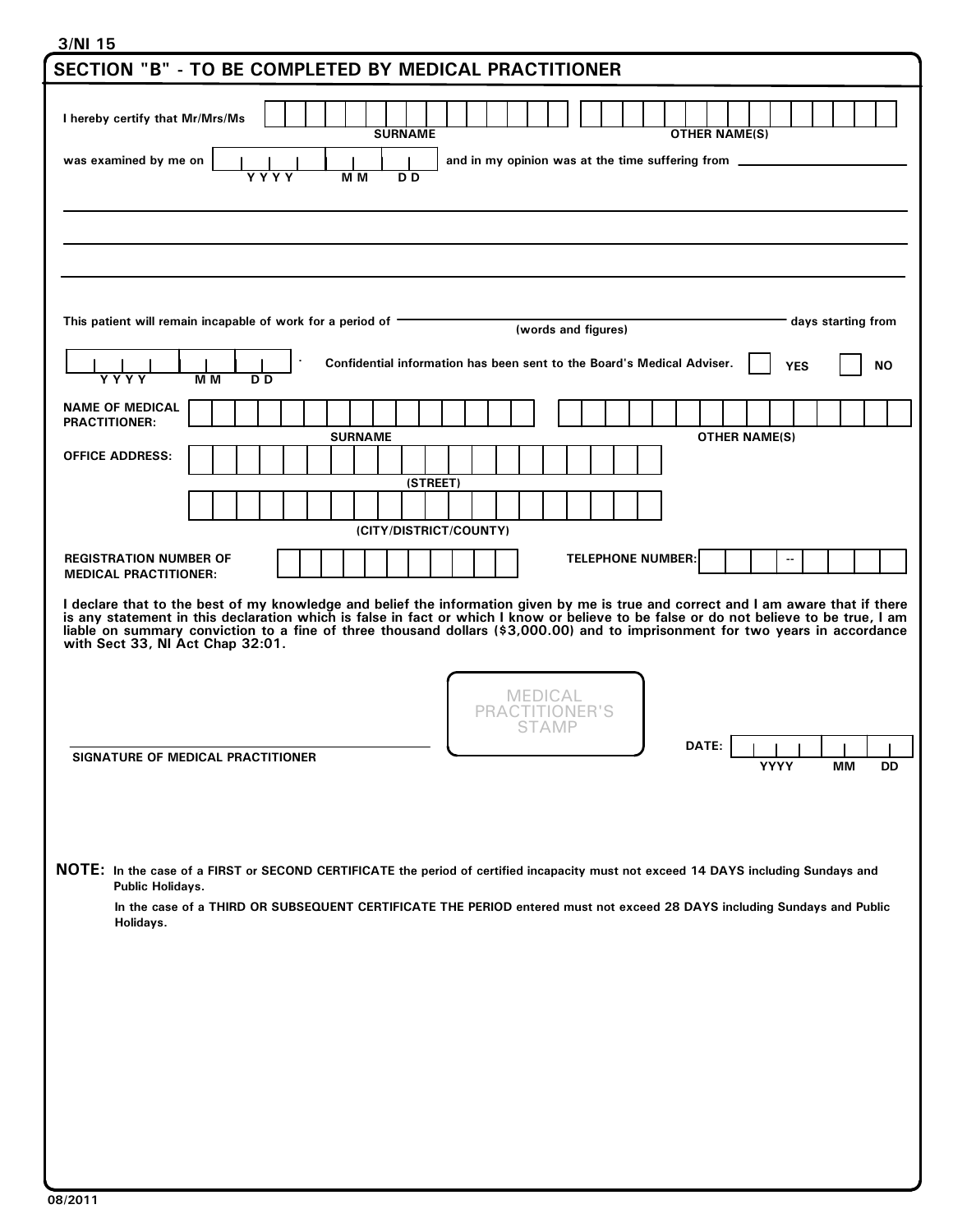## 4/NI 15

|                                                                                                                                    | <b>SECTION "C" - TO BE COMPLETED BY EMPLOYER</b>                                                       |  |  |  |  |  |  |  |  |  |
|------------------------------------------------------------------------------------------------------------------------------------|--------------------------------------------------------------------------------------------------------|--|--|--|--|--|--|--|--|--|
| <b>INSTRUCTIONS FOR COMPLETION</b>                                                                                                 |                                                                                                        |  |  |  |  |  |  |  |  |  |
| This Section must be completed by the Employer before the Application is submitted to the Board.<br>(i)                            |                                                                                                        |  |  |  |  |  |  |  |  |  |
| In completing Column 5 (c) and 6 (d) below calculate weekly earnings as follows:<br>(ii)                                           |                                                                                                        |  |  |  |  |  |  |  |  |  |
| (a) Earnings mean wages or salary and include overtime payments, long service payments, commissions, payment for standby duty, all |                                                                                                        |  |  |  |  |  |  |  |  |  |
| allowances, etc.<br>(b) Weekly Earnings = $Monthly$ Earnings x 3<br>(e.g. $$800 \times 3 = $184.62$ ) OR;                          |                                                                                                        |  |  |  |  |  |  |  |  |  |
| 13<br>13                                                                                                                           |                                                                                                        |  |  |  |  |  |  |  |  |  |
| Weekly Earnings = Fortnightly Earnings<br>(c)<br>2                                                                                 | (e.g. \$_240<br>\$120.00)<br>$=$<br>2                                                                  |  |  |  |  |  |  |  |  |  |
| Daily Earnings = Weekly Earnings e.g. \$120<br>(d)<br>7<br>7                                                                       | $=$ \$17.14                                                                                            |  |  |  |  |  |  |  |  |  |
| <b>EMPLOYER'S NAME:</b><br>1.                                                                                                      |                                                                                                        |  |  |  |  |  |  |  |  |  |
| <b>REGISTRATION NO:</b>                                                                                                            | TELEPHONE NO:                                                                                          |  |  |  |  |  |  |  |  |  |
|                                                                                                                                    |                                                                                                        |  |  |  |  |  |  |  |  |  |
| This is to certify that Mr/Mrs/Ms<br>2.                                                                                            | <b>SURNAME</b><br><b>OTHER NAME(S)</b>                                                                 |  |  |  |  |  |  |  |  |  |
| has been absent from work continuously since                                                                                       | YYYY<br>M <sub>M</sub><br>D D                                                                          |  |  |  |  |  |  |  |  |  |
| 3.<br>Is Sickness as a result of an accident on the job?                                                                           | <b>NO</b><br><b>YES</b>                                                                                |  |  |  |  |  |  |  |  |  |
| Is Applicant still employed?<br>4.                                                                                                 | <b>NO</b><br><b>YES</b>                                                                                |  |  |  |  |  |  |  |  |  |
|                                                                                                                                    |                                                                                                        |  |  |  |  |  |  |  |  |  |
| If "NO", state reason (s):<br><b>DATE OF SEPARATION:</b>                                                                           |                                                                                                        |  |  |  |  |  |  |  |  |  |
|                                                                                                                                    |                                                                                                        |  |  |  |  |  |  |  |  |  |
|                                                                                                                                    | <b>YYYY</b><br>$M$ M<br>D <sub>D</sub>                                                                 |  |  |  |  |  |  |  |  |  |
| $\mathbf 5$ .<br><b>WEEKLY RATE OF PAY</b>                                                                                         | 6.<br><b>DAILY EARNINGS DURING SICKNESS</b>                                                            |  |  |  |  |  |  |  |  |  |
| State Weekly Rates of Pay for the 13 week                                                                                          | (b)<br>(d)<br>(c)<br>(a)                                                                               |  |  |  |  |  |  |  |  |  |
| period BEFORE the week in which the employee's<br>incapacity started. 5(b) Mondays only.                                           | <b>DAILY</b><br><b>TOTAL</b><br>PERIOD OF ABSENCE<br>NO.<br><b>EARNINGS</b><br>NO. OF<br><b>DURING</b> |  |  |  |  |  |  |  |  |  |
| (b)<br>(c)<br>(a)<br><b>DATE</b><br><b>ACTUAL WEEKLY</b><br><b>WK</b>                                                              | TO<br><b>DAYS</b><br><b>FROM</b><br><b>SICKNESS</b>                                                    |  |  |  |  |  |  |  |  |  |
| <b>EARNINGS</b><br>NO.<br>\$<br>C                                                                                                  | YYYY MM DD YYYY MM DD<br>С<br>\$.<br>1                                                                 |  |  |  |  |  |  |  |  |  |
| YYYY MM DD<br>$\mathbf{1}$                                                                                                         | $\mathbf{2}$                                                                                           |  |  |  |  |  |  |  |  |  |
| $\mathbf{2}$                                                                                                                       | 3                                                                                                      |  |  |  |  |  |  |  |  |  |
| 3                                                                                                                                  | 4                                                                                                      |  |  |  |  |  |  |  |  |  |
| 4                                                                                                                                  | 5                                                                                                      |  |  |  |  |  |  |  |  |  |
|                                                                                                                                    |                                                                                                        |  |  |  |  |  |  |  |  |  |
| 5                                                                                                                                  | 7. Was Loss of Earnings CAUSED BY SICKNESS?                                                            |  |  |  |  |  |  |  |  |  |
| 6                                                                                                                                  | <b>YES</b><br>(b)<br><b>NO</b><br>(a)                                                                  |  |  |  |  |  |  |  |  |  |
| 7                                                                                                                                  | If "NO", Please state reason for Loss of Earnings                                                      |  |  |  |  |  |  |  |  |  |
| 8                                                                                                                                  |                                                                                                        |  |  |  |  |  |  |  |  |  |
| 9                                                                                                                                  |                                                                                                        |  |  |  |  |  |  |  |  |  |
| 10                                                                                                                                 |                                                                                                        |  |  |  |  |  |  |  |  |  |
| 11                                                                                                                                 |                                                                                                        |  |  |  |  |  |  |  |  |  |
| 12<br>13                                                                                                                           |                                                                                                        |  |  |  |  |  |  |  |  |  |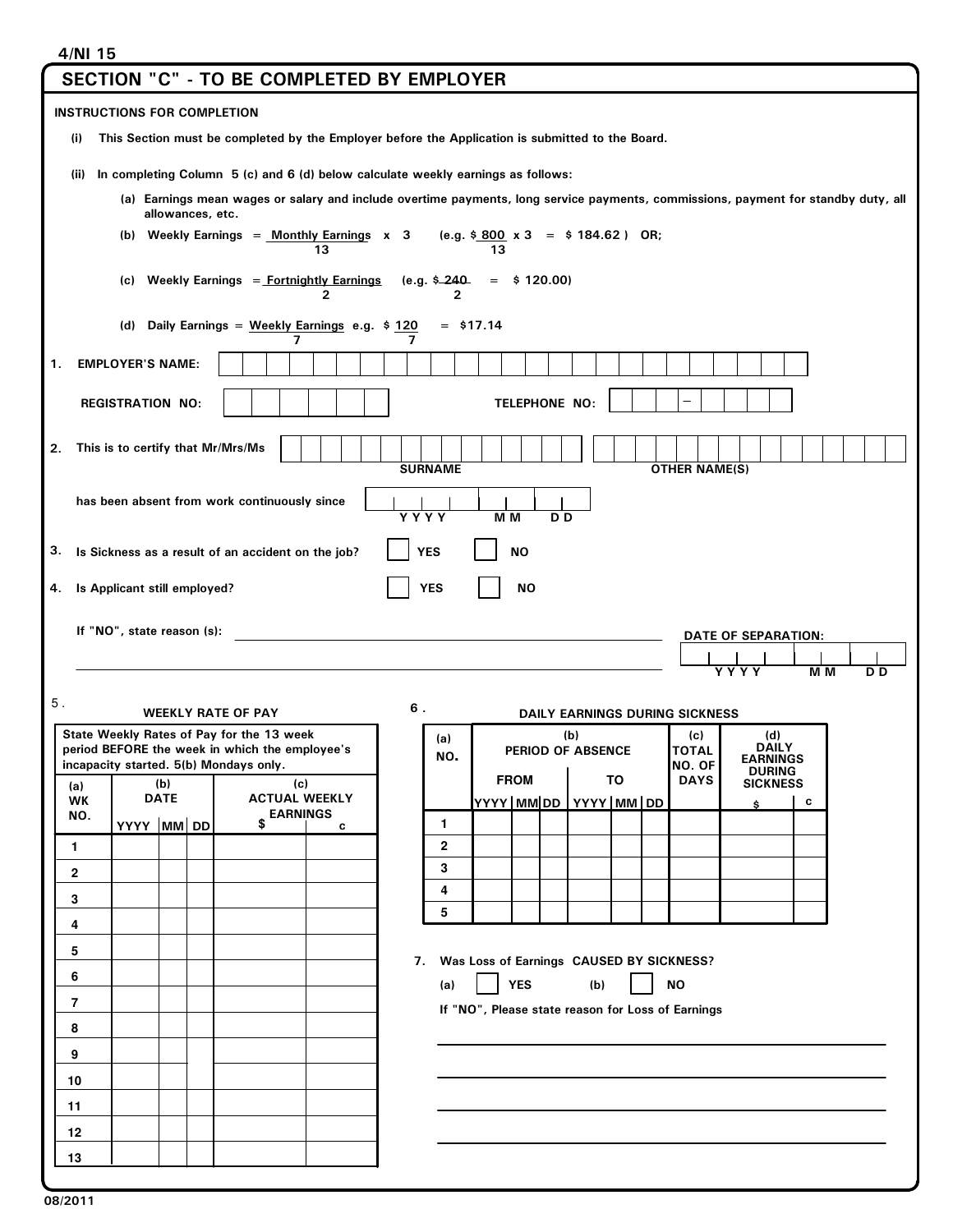| SECTION "C" - TO BE COMPLETED BY EMPLOYER (CONT'D)                                                                                                                                                                                                                                                                                                                                                                                               |                                  |  |  |  |  |  |  |  |  |  |
|--------------------------------------------------------------------------------------------------------------------------------------------------------------------------------------------------------------------------------------------------------------------------------------------------------------------------------------------------------------------------------------------------------------------------------------------------|----------------------------------|--|--|--|--|--|--|--|--|--|
| <b>EMPLOYER'S DECLARATION</b>                                                                                                                                                                                                                                                                                                                                                                                                                    |                                  |  |  |  |  |  |  |  |  |  |
| I declare that to the best of my knowledge and belief the information given by me is true and correct and I am aware that if<br>there is any statement in this declaration which is false in fact or which I know or believe to be false or do not believe to be<br>true, I am liable on summary conviction to a fine of three thousand dollars (\$3,000.00) and to imprisonment for two years in<br>accordance with Sect 33, NI Act Chap 32:01. |                                  |  |  |  |  |  |  |  |  |  |
| <b>NAME:</b><br><b>SURNAME</b>                                                                                                                                                                                                                                                                                                                                                                                                                   | <b>OTHER NAME(S)</b>             |  |  |  |  |  |  |  |  |  |
| <b>POSITION:</b>                                                                                                                                                                                                                                                                                                                                                                                                                                 |                                  |  |  |  |  |  |  |  |  |  |
| COMPANY<br><b>STAMP</b><br>$($ f any $)$<br><b>SIGNATURE OF EMPLOYER</b>                                                                                                                                                                                                                                                                                                                                                                         | DATE:<br>YYYY<br>MМ<br><b>DD</b> |  |  |  |  |  |  |  |  |  |
| <b>SECTION "D" - FOR OFFICIAL USE</b>                                                                                                                                                                                                                                                                                                                                                                                                            |                                  |  |  |  |  |  |  |  |  |  |
| <b>APPLICATION RECEIVED BY:</b>                                                                                                                                                                                                                                                                                                                                                                                                                  |                                  |  |  |  |  |  |  |  |  |  |
| PART "I" - CUSTOMER SERVICE REPRESENTATIVE                                                                                                                                                                                                                                                                                                                                                                                                       |                                  |  |  |  |  |  |  |  |  |  |
| <b>NAME:</b><br><b>SURNAME</b>                                                                                                                                                                                                                                                                                                                                                                                                                   | <b>OTHER NAME(S)</b>             |  |  |  |  |  |  |  |  |  |
| <b>YES</b><br><b>NO</b><br>1. NAME, N.I. NO. AND DATE OF BIRTH CONFIRMED ON I.A. SYSTEM?                                                                                                                                                                                                                                                                                                                                                         |                                  |  |  |  |  |  |  |  |  |  |
| 2. IS THE CLAIMANT LINKED TO EMPLOYER?                                                                                                                                                                                                                                                                                                                                                                                                           | <b>NO</b><br>YES                 |  |  |  |  |  |  |  |  |  |
| 3. IS THE REGISTRATION RECORD COMPLETE?<br>(If "NO" complete forms NI 4/NI 165/NI 182 as applicable).                                                                                                                                                                                                                                                                                                                                            | <b>YES</b><br><b>NO</b>          |  |  |  |  |  |  |  |  |  |
| 4. CHECK FOR DUPLICATE REGISTRATION. (SIRF file included)                                                                                                                                                                                                                                                                                                                                                                                        | <b>YES</b><br>ΝO                 |  |  |  |  |  |  |  |  |  |
| 5. IS REGISTRATION RECORD UPDATED?<br>(If "NO", state reason)                                                                                                                                                                                                                                                                                                                                                                                    | <b>YES</b><br><b>NO</b>          |  |  |  |  |  |  |  |  |  |
| 6. CLAIM HISTORY GENERATED.                                                                                                                                                                                                                                                                                                                                                                                                                      | <b>YES</b><br>ΝO                 |  |  |  |  |  |  |  |  |  |
| 7. HAS THIS INSURED PERSON APPLIED FOR A BENEFIT PREVIOUSLY?                                                                                                                                                                                                                                                                                                                                                                                     | <b>YES</b><br><b>NO</b>          |  |  |  |  |  |  |  |  |  |
| 8. (a) CONTRIBUTION RECORD GENERATED?                                                                                                                                                                                                                                                                                                                                                                                                            | <b>YES</b><br><b>NO</b>          |  |  |  |  |  |  |  |  |  |
| (b) OUTSTANDING CONTRIBUTION RECORDS CAPTURED?                                                                                                                                                                                                                                                                                                                                                                                                   | <b>YES</b><br>ΝO                 |  |  |  |  |  |  |  |  |  |
| 9. APPLICATION COMPLETE AND ACCEPTABLE FOR PROCESSING?                                                                                                                                                                                                                                                                                                                                                                                           | <b>YES</b><br><b>NO</b>          |  |  |  |  |  |  |  |  |  |
| CE CENTRE<br>SERV<br>SIGNATURE OF CUSTOMER SERVICE REPRESENTATIVE                                                                                                                                                                                                                                                                                                                                                                                | DATE:<br>Y Y Y Y<br>M M<br>D D   |  |  |  |  |  |  |  |  |  |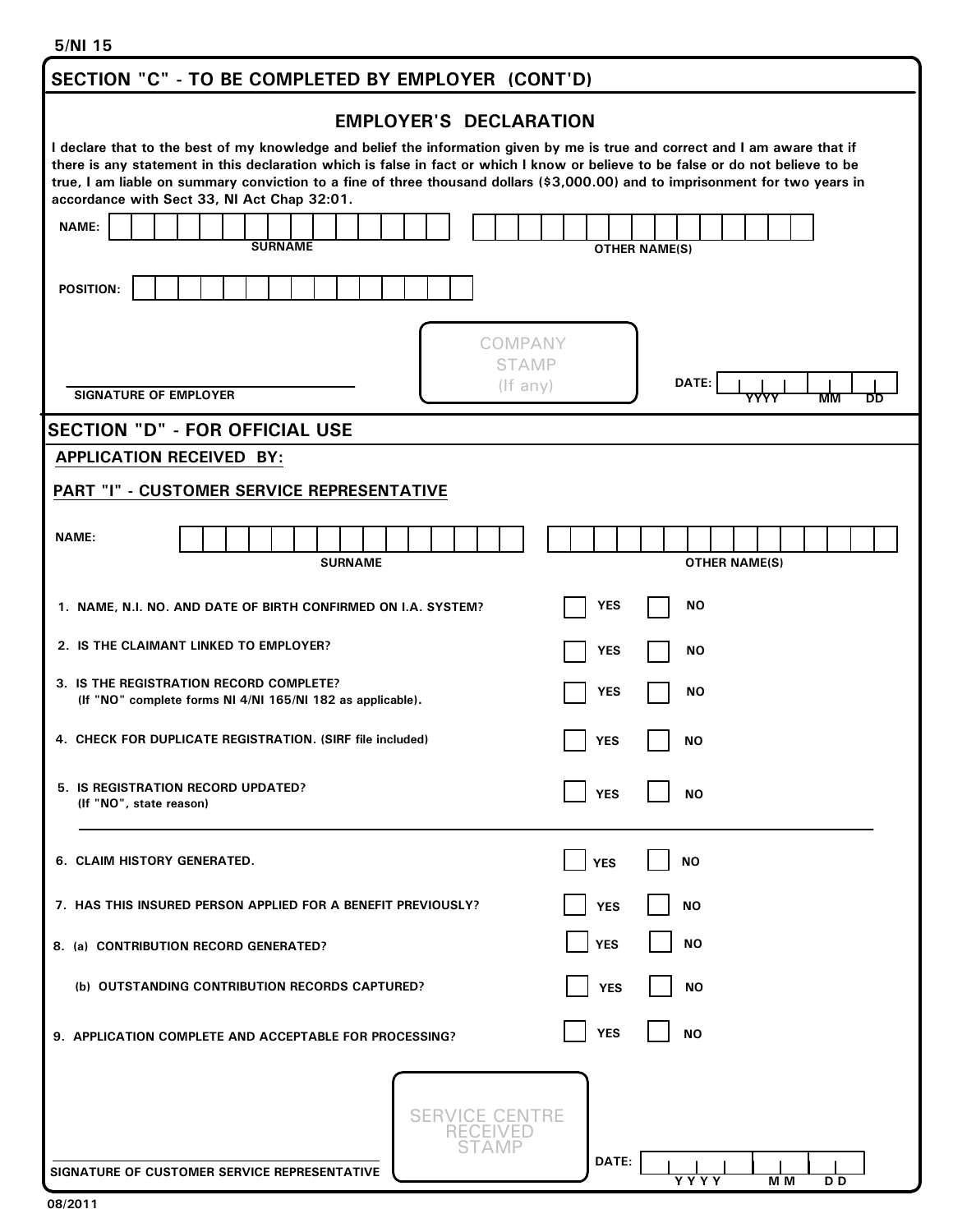| 6/NI 15                                                                                          |                                                                                                                                                            |                                                                          |  |  |  |  |  |  |  |  |
|--------------------------------------------------------------------------------------------------|------------------------------------------------------------------------------------------------------------------------------------------------------------|--------------------------------------------------------------------------|--|--|--|--|--|--|--|--|
| SECTION "D" - FOR OFFICIAL USE (CONT'D)                                                          |                                                                                                                                                            |                                                                          |  |  |  |  |  |  |  |  |
| PART "II" - SUPERVISOR/ CLERICAL OFFICER II                                                      |                                                                                                                                                            |                                                                          |  |  |  |  |  |  |  |  |
| 1. Details of Claim Profile Verified?<br><b>YES</b><br><b>NO</b>                                 |                                                                                                                                                            |                                                                          |  |  |  |  |  |  |  |  |
| 2. Claim Authorised?                                                                             |                                                                                                                                                            | <b>YES</b><br><b>NO</b>                                                  |  |  |  |  |  |  |  |  |
| 3. Voucher Generated and Authorised?                                                             |                                                                                                                                                            |                                                                          |  |  |  |  |  |  |  |  |
| DATE:<br>SIGNATURE OF SUPERVISOR/CLERICAL OFFICER II<br><b>YYYY</b><br>MМ<br>DD                  |                                                                                                                                                            |                                                                          |  |  |  |  |  |  |  |  |
| PART "III" - DETERMINATION OF APPLICATION                                                        |                                                                                                                                                            |                                                                          |  |  |  |  |  |  |  |  |
| 1. DOES THE APPLICANT SATISFY AGE CONDITION? (16 years to retirement)                            |                                                                                                                                                            | <b>YES</b><br>NO.                                                        |  |  |  |  |  |  |  |  |
| <b>YES</b><br>NO.<br>2. WAS THE APPLICANT IN INSURABLE EMPLOYMENT WHEN INCAPACITY COMMENCED?     |                                                                                                                                                            |                                                                          |  |  |  |  |  |  |  |  |
| 3. WAS LOSS OF EARNINGS SUFFERED?                                                                |                                                                                                                                                            | <b>YES</b><br>NO.                                                        |  |  |  |  |  |  |  |  |
|                                                                                                  | <b>YES</b><br>NO<br>4. IS THE "10 IN 13" TEST SATISFIED? (See Section "C", Question 5 on page 4)                                                           |                                                                          |  |  |  |  |  |  |  |  |
| (If "YES", state period):                                                                        | 5. DOES APPLICATION LINK WITH AN EARLIER SPELL OF INCAPACITY:<br><b>YES</b><br><b>NO</b>                                                                   |                                                                          |  |  |  |  |  |  |  |  |
| 6. WAS APPLICANT INJURED ON THE JOB?<br>(If "YES", investigate for Employment Injury).           |                                                                                                                                                            | <b>YES</b><br>NO                                                         |  |  |  |  |  |  |  |  |
| <b>7. DETERMINATION OF EARNINGS CLASS AND LOSS EARNINGS</b>                                      |                                                                                                                                                            |                                                                          |  |  |  |  |  |  |  |  |
| Total of 10 weeks of highest earnings<br>(a)<br>(Calculate from section C question 5(c) on pg.4) | \$                                                                                                                                                         |                                                                          |  |  |  |  |  |  |  |  |
| Average weekly earnings<br>(b)<br>7(a)<br>10                                                     | $=$ \$                                                                                                                                                     |                                                                          |  |  |  |  |  |  |  |  |
| <b>Earnings Class Determined</b><br>(c)                                                          |                                                                                                                                                            |                                                                          |  |  |  |  |  |  |  |  |
| Average daily earnings prior to Sickness<br>$=$ \$<br>(d)<br>$rac{7b}{7}$                        |                                                                                                                                                            |                                                                          |  |  |  |  |  |  |  |  |
| Daily Earnings during Sickness:<br>(e)                                                           |                                                                                                                                                            |                                                                          |  |  |  |  |  |  |  |  |
| (i)<br>PERIOD OF ABSENCE<br><b>FROM</b><br>TO<br>YYYY   MM DD<br>YYYY   MM DD                    | (iii)<br>(iv)<br>(ii)<br><b>DAILY LOSS</b><br><b>DAILY EARNINGS</b><br><b>DURING</b><br>NO. OF<br><b>SICKNESS</b><br>$[7 (d) - 7(e) (iii)]$<br><b>DAYS</b> | (v)<br><b>TOTAL LOSS</b><br>OF EARNINGS<br>[7(e)(ii) x 7(e) (iv) ]<br>\$ |  |  |  |  |  |  |  |  |
|                                                                                                  |                                                                                                                                                            |                                                                          |  |  |  |  |  |  |  |  |
|                                                                                                  |                                                                                                                                                            |                                                                          |  |  |  |  |  |  |  |  |
|                                                                                                  |                                                                                                                                                            |                                                                          |  |  |  |  |  |  |  |  |
|                                                                                                  | <b>TOTAL</b>                                                                                                                                               |                                                                          |  |  |  |  |  |  |  |  |
|                                                                                                  |                                                                                                                                                            |                                                                          |  |  |  |  |  |  |  |  |